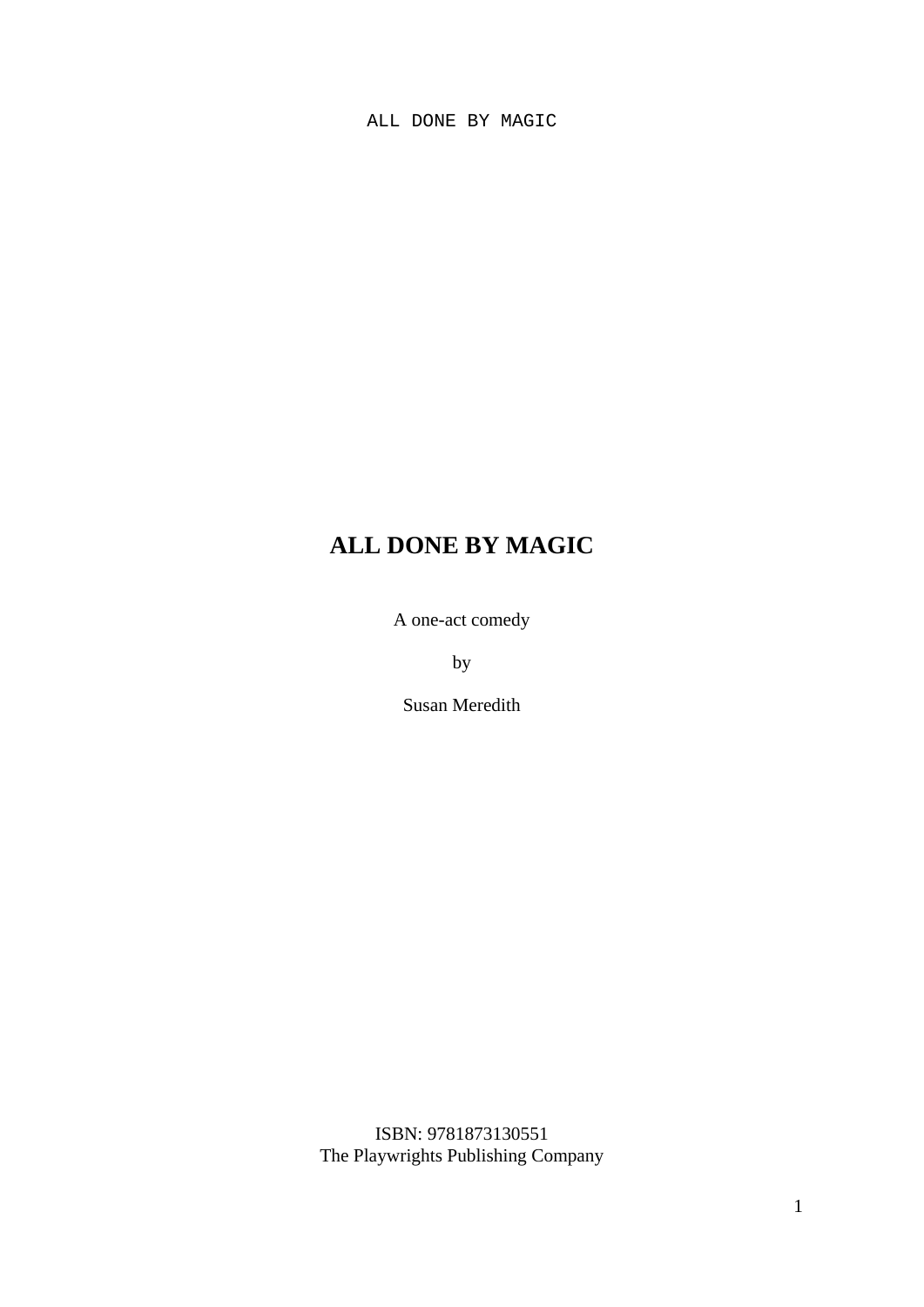Performances or readings of this play may not legally take place before an audience without a licence obtainable on application to:

> The Playwrights Publishing Co., 70 Nottingham Road, Burton Joyce, Nottingham, U.K., [44] (0)1159-313356 [playwrightspublishingco@yahoo.com](mailto:playwrightspublishingco@yahoo.com)

To avoid possible disappointment, application should be made, preferably in writing, as early as possible, stating: -

- (i) Name and address of applicant
- (ii) Name and address of Society;
- (iii) Name and address of theatre or hall where performance(s) would be held;
- (iv) Times and dates of performances.

A fee will be charged for this licence which must be paid prior to the first performance otherwise the licence is automatically cancelled and the performance becomes illegal.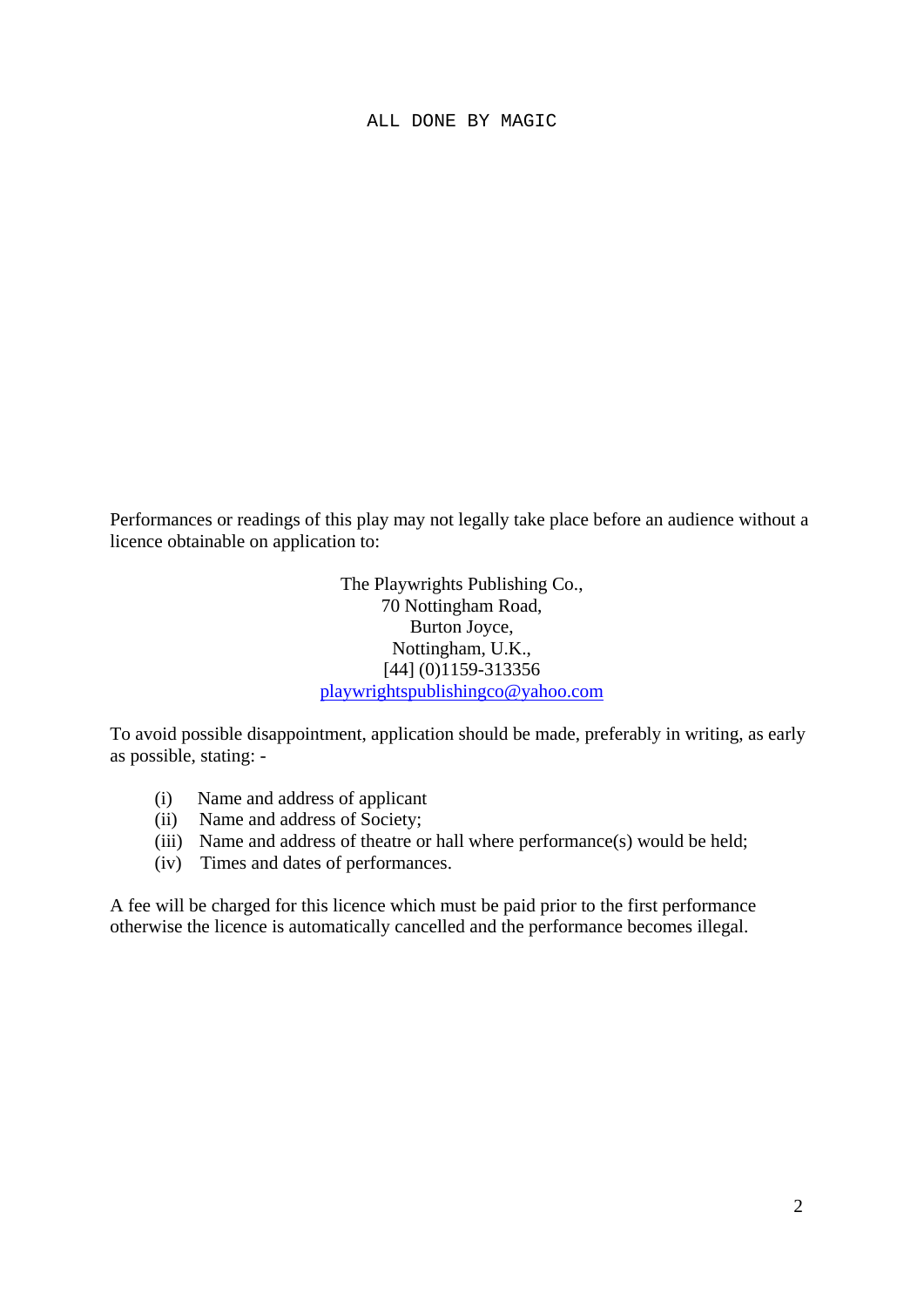**Characters** 

*Alice Mid 30s Lance Late 30s Rick Early 40s*  $Julie/Juliet$ 

*Harry Alice's uncle, a little over 60*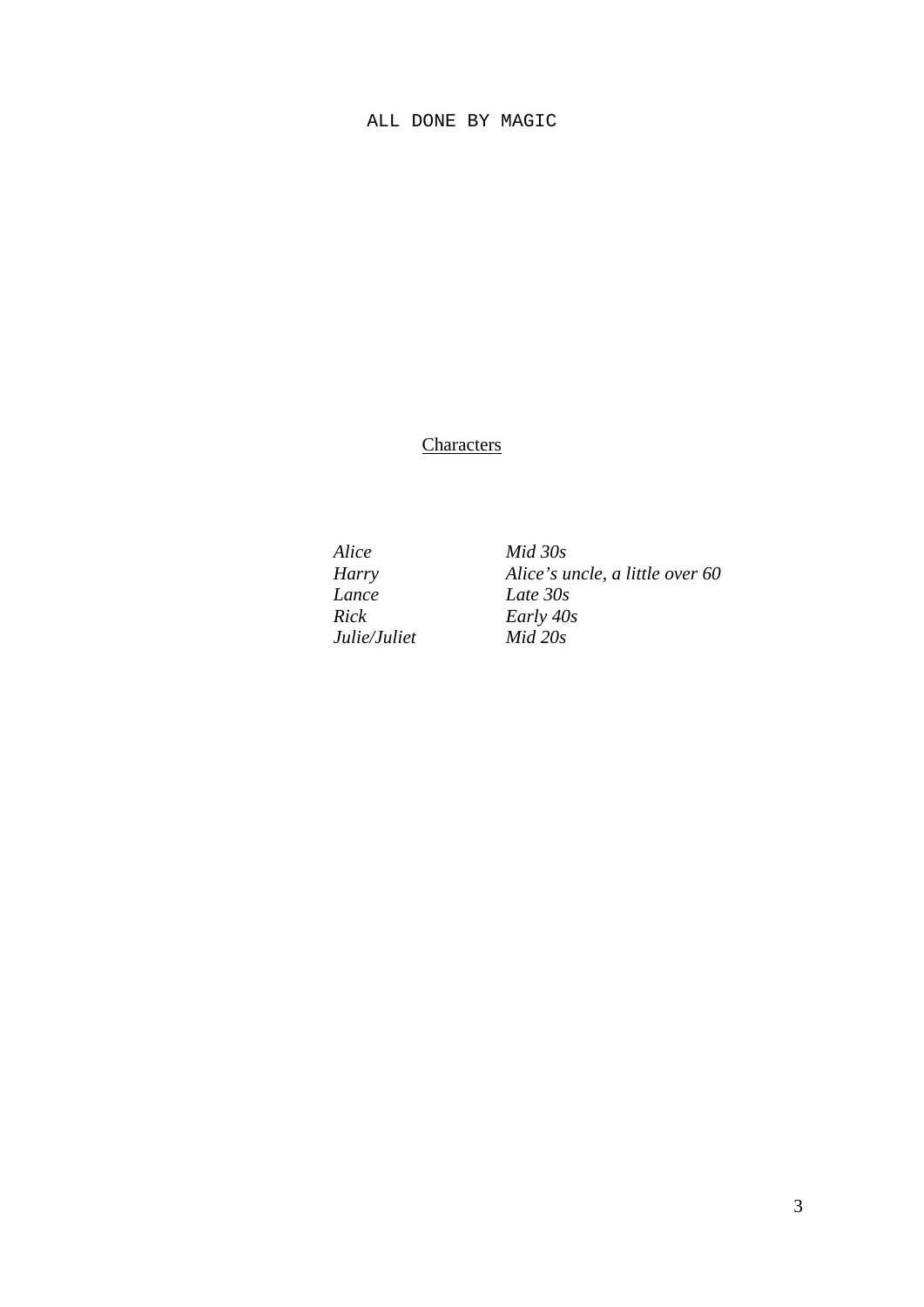### *Scene 1*

*A room in a hut; sparsely furnished with just two chairs and a table. One chair stands in front and to the right of a table, on which there is a laptop computer, the remote control for a video recorder, a mobile phone, a wizard's hat, a small doll, a pin cushion and a glass. A stack of books is piled on the floor at the back. Stage left is a curtain which covers an entrance from another room and, downstage from this is another chair with a slatted back. Stage right is a door leading outside.*

*It is a dull afternoon in early autumn, and the room, lit from an imaginary window on the audience side, is rather gloomy. As the scene opens, the room is empty. Alice opens the door and calls in.* 

| Alice | Is there anyone here?                                                                                                                                  |
|-------|--------------------------------------------------------------------------------------------------------------------------------------------------------|
|       | No response. She calls again.                                                                                                                          |
|       | Hell-o!                                                                                                                                                |
|       | Harry comes out from behind the curtain                                                                                                                |
| Harry | Are you looking for me? Oh, it's you, my little Alice.                                                                                                 |
| Alice | Yes, hello Uncle Harry. I've had an awful job finding you.                                                                                             |
| Harry | Well, you're here now, so come in.                                                                                                                     |
| Alice | (Closes the door, comes over and kisses him on the cheek) Why are you                                                                                  |
|       | here, in this little hut in the forest, up a dirt track and miles from the village?                                                                    |
| Harry | So people don't come bothering me. It's my refuge.                                                                                                     |
| Alice | Oh! Well, I need your help.                                                                                                                            |
| Harry | Then you'd better sit down.                                                                                                                            |
| Alice | Thanks. (She sits down and he sits opposite her)                                                                                                       |
| Harry | Nice to see you, Alice. How are you? Still working in the city, commuting<br>every day?                                                                |
|       |                                                                                                                                                        |
| Alice | No, I've given that up. On a particularly tiresome day, I suddenly thought:<br>Why am I doing this? So I started searching the local papers, and I was |
|       | lucky enough to find a job nearby. Not the most exciting, and my social life                                                                           |
|       | has taken a nose dive, but I'm sure it's better for me.                                                                                                |
| Harry | As long as you're happy, that's what matters.                                                                                                          |
| Alice | Well, I would be, but there's a small problem and I think you're just the                                                                              |
|       | right person to help me.                                                                                                                               |
| Harry | Gladly, if I can.                                                                                                                                      |
| Alice | I've heard - is it true? That you've become a wizard.                                                                                                  |
| Harry | Well, I'm not that far yet. I'm still learning the basics. Making potions, that                                                                        |
|       | kind of thing. Oh, I know people have been making fun of it all down in the                                                                            |
|       | village. They call me mad Harry Hatter.                                                                                                                |
| Alice | Well, a wizard is just what I need if it means spells and things.                                                                                      |
| Harry | As I say, I'm not all that advanced yet. It's a complicated business, and it                                                                           |
|       | doesn't help that the wizards' society has just begun to computerise                                                                                   |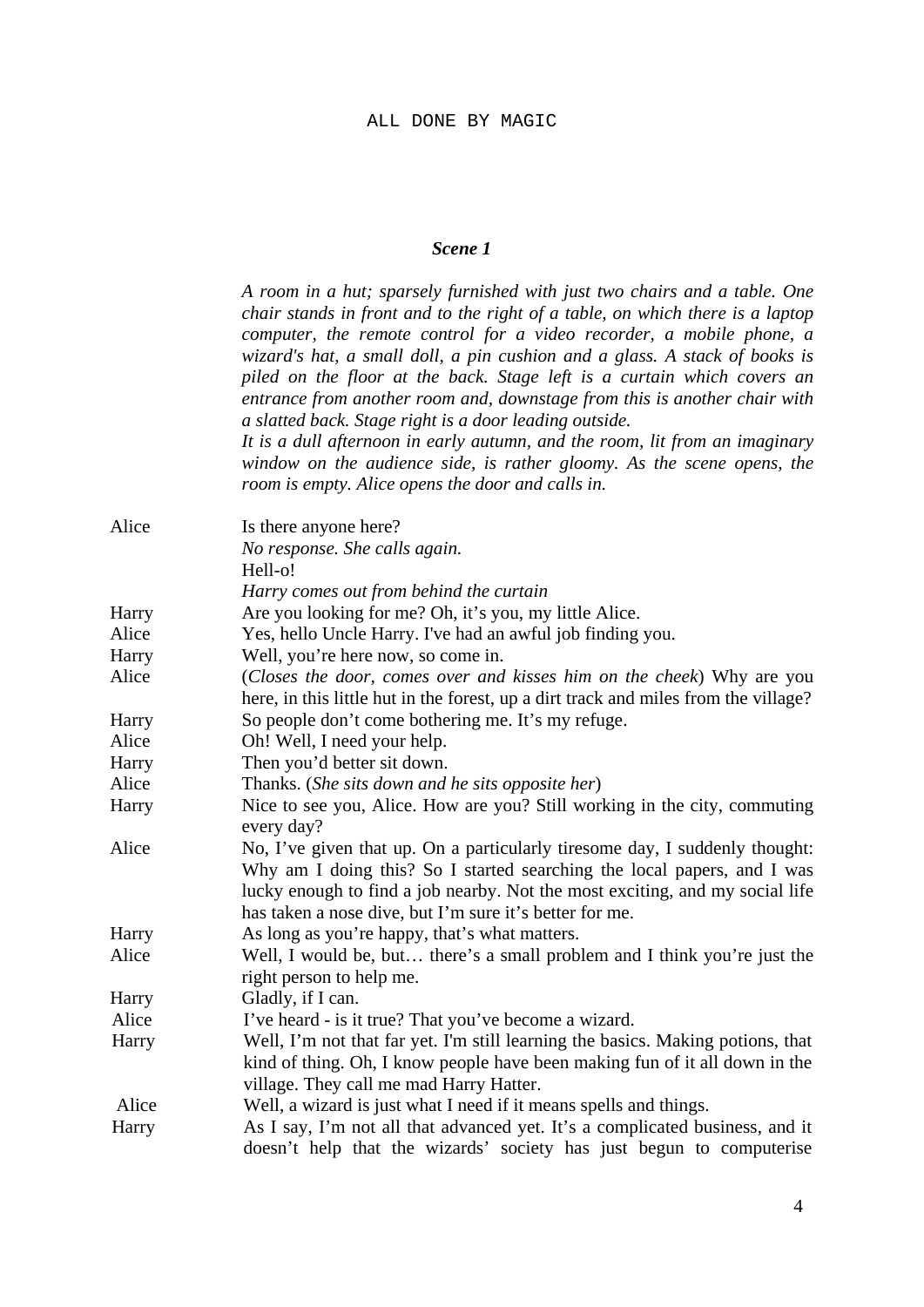|                | ALL DONE BY MAGIC                                                                |
|----------------|----------------------------------------------------------------------------------|
|                | everything. They're still having to iron out the bugs in the system.             |
|                | Sometimes they're even real ones. Anyway, at the moment, I'm learning to         |
|                | harness sidereal magnetism to support psychokinetic powers.                      |
| Alice          | Excuse me $-$ what was that again?                                               |
| Harry          | Ah! The principle is, we all have this force flowing through us which goes       |
|                | beyond ourselves, but very few people are actually aware of this hidden          |
|                | strength.                                                                        |
| Alice          | I'm sure I'm not.                                                                |
| Harry          | A pity, because if you train it, you can do amazing things. In theory.           |
|                | Although so far it's not helping my most pressing problem.                       |
| Alice          | You've got a problem, Uncle Harry?                                               |
| Harry          | Yes. My little corner of the world is under threat. The owner of this patch of   |
|                | woodland is in financial difficulties, so he's got to sell it. And I'm told it's |
|                | going to be bought by a housing group who, along with a team of architects,      |
|                | are planning to cut down all the trees and build a high class retirement         |
|                | complex on the hillside.                                                         |
| Alice          | Surely you can go somewhere else?                                                |
| Harry          | I can but the trees can't. So I have to stop this development.                   |
| Alice          | Quite right. I'm not in favour of developers eating up the countryside.          |
|                | Although, if you succeed, it probably just means they'll go and find some        |
|                | other patch of woodland to clear.                                                |
| Harry          | Well, I can't fight everything. (He looks at the laptop screen, takes up a       |
|                | small doll from the table and sticks a pin into it) And what's your problem?     |
| Alice          | You see, it's like this I'm missing that special person, the one great love      |
|                | of my life.                                                                      |
| Harry          | That could be because he doesn't exist.                                          |
| Alice          | But I'm sure he does! And I want to experience that moment when he               |
|                | smiles at me across a crowded room and my heart leaps because I know this        |
|                | is the guy I've been waiting for.                                                |
| Harry          | And that's it?                                                                   |
| Alice          | Basically, yes.                                                                  |
| Harry          | You want someone to smile at you across a crowded room?                          |
| Alice          | (Sighs) Well, to be honest, it's a bit more specific. I want a certain person to |
|                | fall hopelessly in love with me and tell me that I'm the most wonderful          |
|                | person in the world. Namely Rick.<br>Aha! Now it makes more sense. And who's he? |
| Harry<br>Alice | A friend introduced me to him at a party. He was with a group of people, so      |
|                | I didn't get a chance to talk to him alone, but I haven't been able to stop      |
|                | thinking about him since. He's on his way to becoming a famous architect.        |
| Harry          | Oh? As you can imagine, I'm not very fond of architects at the moment.           |
| Alice          | No, but he's not likely to be the one that's involved in this development        |
|                | here, is it? That's sure to be an older man.                                     |
| Harry          | And he didn't ask to see you again?                                              |
| Alice          | Unfortunately, no, but as I say, he was there with a whole crowd of people,      |
|                | so he didn't really get a chance.                                                |
| Harry          | My advice is to forget him and find someone else.                                |
| Alice          | No, I can't. I'm sure he's the one who's meant for me. My other half.            |
|                |                                                                                  |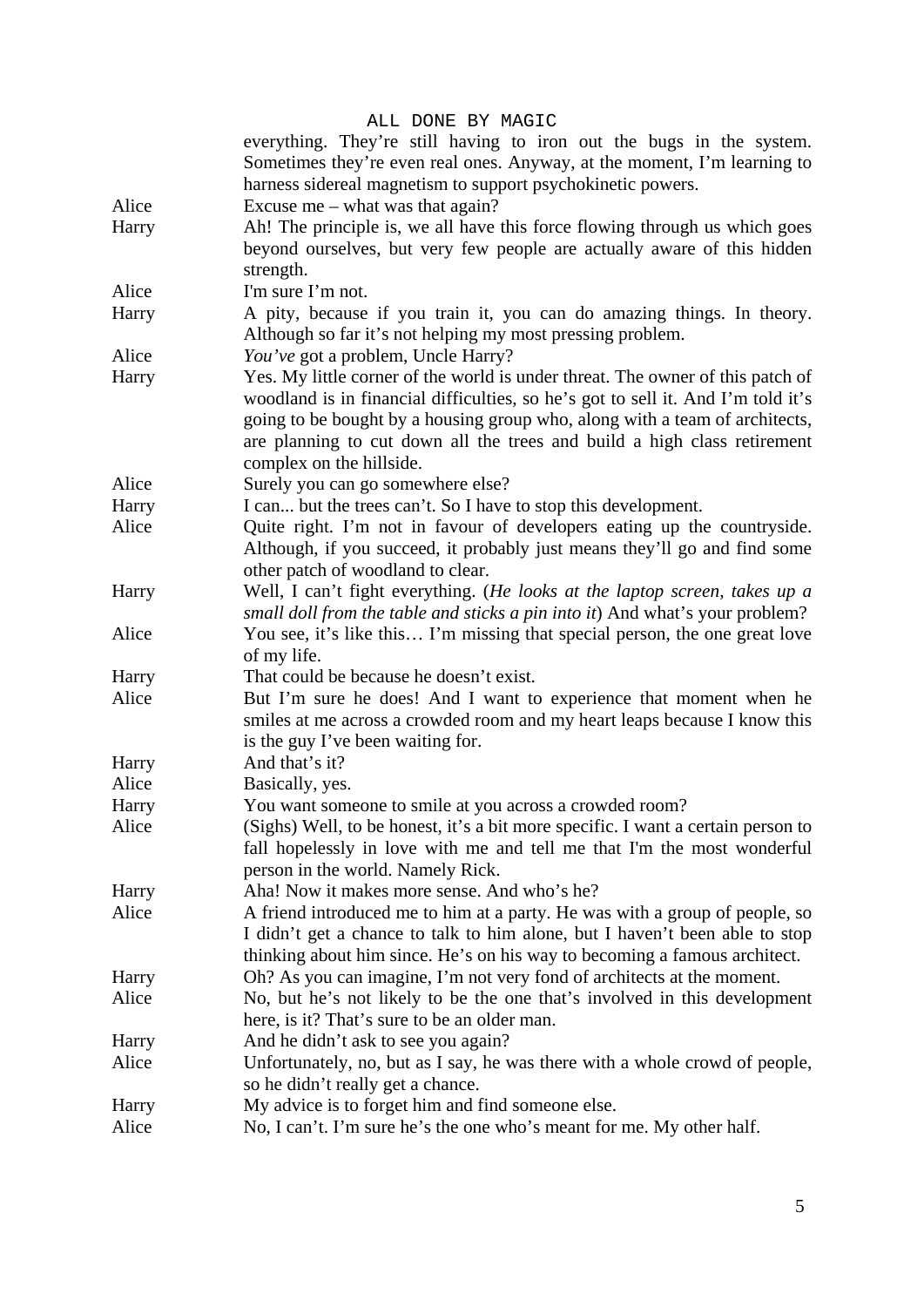|       | ALL DONE BY MAGIC                                                                                                                                                                                                                                 |
|-------|---------------------------------------------------------------------------------------------------------------------------------------------------------------------------------------------------------------------------------------------------|
| Harry | Alice, I hate to disillusion you, but from what you've told me there's no<br>evidence that he seems to think so.                                                                                                                                  |
| Alice | Not yet, it's true, but surely there's a chance he could suddenly realise that<br>our destinies are intertwined After that, life will be wonderful.                                                                                               |
| Harry | You can't seriously believe in this sentimental rubbish?                                                                                                                                                                                          |
| Alice | Why not? Think of all the great love stories.                                                                                                                                                                                                     |
| Harry | Casablanca?                                                                                                                                                                                                                                       |
| Alice | Exactly.                                                                                                                                                                                                                                          |
|       | She leaves him. Gone with the Wind?                                                                                                                                                                                                               |
| Harry |                                                                                                                                                                                                                                                   |
| Alice | Yes.                                                                                                                                                                                                                                              |
| Harry | He leaves her. Shakespeare's Romeo and Juliet?                                                                                                                                                                                                    |
| Alice | Yes.                                                                                                                                                                                                                                              |
| Harry | They end up dead.                                                                                                                                                                                                                                 |
| Alice | But                                                                                                                                                                                                                                               |
| Harry | Relationships are governed by availability, by the laws of supply and<br>demand. If rump steak is off the menu, you have to settle for something else<br>- or go hungry. (He sticks another pin into the doll)                                    |
| Alice | Um, what are you doing?                                                                                                                                                                                                                           |
| Harry | Sticking pins in an effigy of whoever it is that wants to cut down the trees<br>and develop this site.                                                                                                                                            |
| Alice | Can't you find something a bit more sophisticated, in this computer age?                                                                                                                                                                          |
| Harry | This is sophisticated <i>and</i> computerised. The computer programme tells me<br>where to stick the pins. It's like acupuncture in reverse: instead of curing<br>pains, it brings them on. It's not life-threatening, mind you, just unpleasant. |
| Alice | It doesn't look much like anybody in particular.                                                                                                                                                                                                  |
| Harry | That's true, since I'm dealing with more than one person: there's a housing<br>development group involved, plus the architects they're working with.                                                                                              |
| Alice | Why don't you get the local wildlife trust interested in this forest? Start an<br>appeal.                                                                                                                                                         |
| Harry | You mean, get people to contribute money? I don't want that. It's too much<br>like charity. No, this is my problem, and I'm going to deal with it my way.                                                                                         |
| Alice | Well, with all your magic, I would have thought you'd be able to find some<br>better way of stopping him than that.                                                                                                                               |
| Harry | $Ah$ – but you see I'm working on it. I'm developing a secret weapon. A<br>special fertiliser.                                                                                                                                                    |
| Alice | What will that do?                                                                                                                                                                                                                                |
| Harry | Everything grows like crazy, and within a week, there'll be an impenetrable<br>jungle with reinforced, flame resistant trees. It'll be impossible to fell them.                                                                                   |
| Alice | Well, if you can do that, what about me? There must be something you can<br>do to help me.                                                                                                                                                        |
| Harry | Look, I'm sorry, Alice, but I can't see the problem. There must be others<br>who'll do for you.                                                                                                                                                   |
| Alice | Not a hope. I mean, he'd have to be Let's see hum tall and dark, kind,<br>friendly, well-meaning, tender, easy-going, capable, intelligent and, of<br>course, he must have a sense of humour, and                                                 |
| Harry | Well, look ( <i>He picks up the mobile phone and dials</i> ) I'll just call up the<br>amateur wizards' fellowship central computer and connect to the people                                                                                      |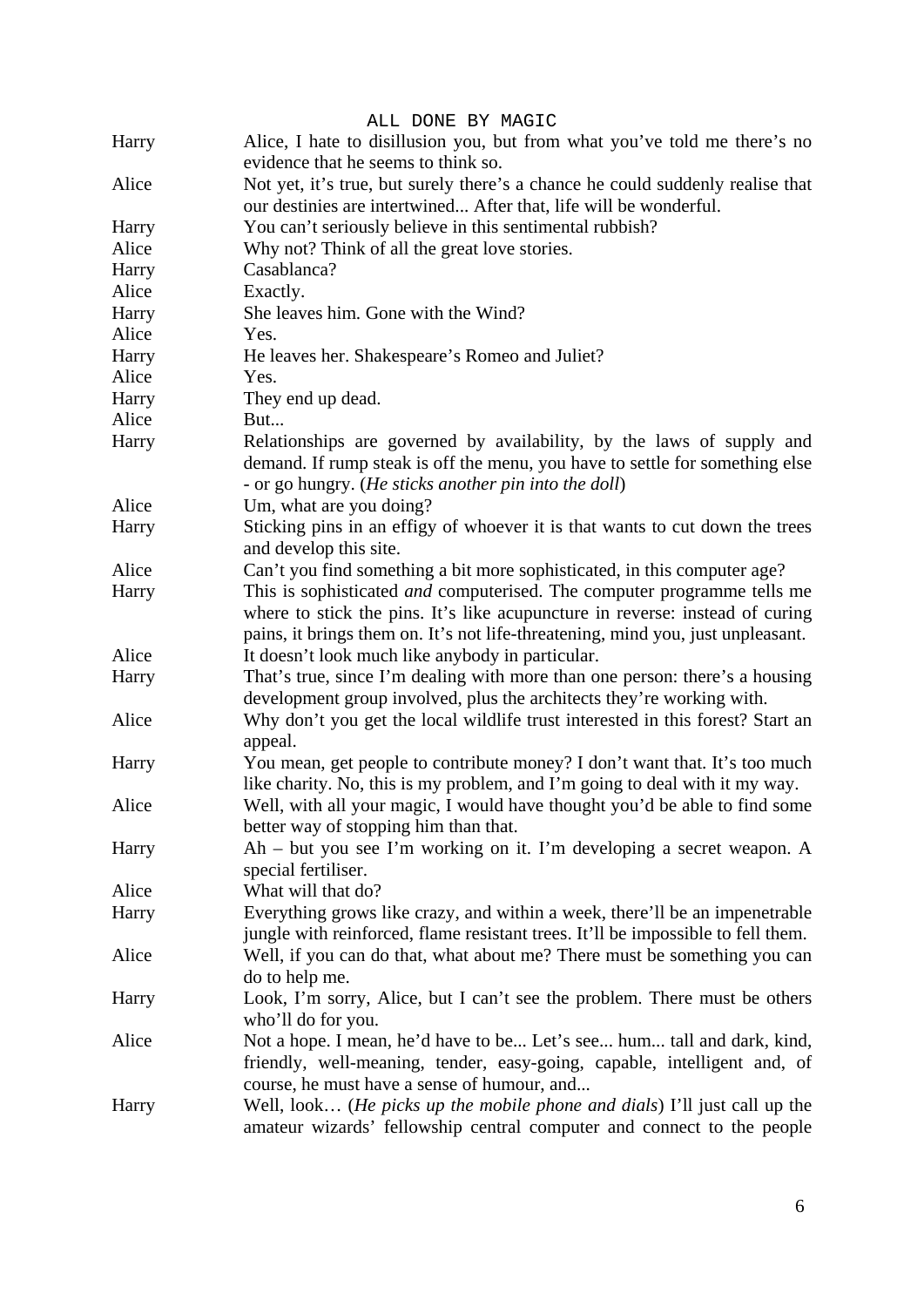|       | ALL DONE BY MAGIC                                                                                                                                                                                                                                                                                                                                                                                                                                                                                                                                                                                                                                                                                                              |
|-------|--------------------------------------------------------------------------------------------------------------------------------------------------------------------------------------------------------------------------------------------------------------------------------------------------------------------------------------------------------------------------------------------------------------------------------------------------------------------------------------------------------------------------------------------------------------------------------------------------------------------------------------------------------------------------------------------------------------------------------|
|       | finding site. What were those criteria again? (He types in some information                                                                                                                                                                                                                                                                                                                                                                                                                                                                                                                                                                                                                                                    |
|       | and reads)                                                                                                                                                                                                                                                                                                                                                                                                                                                                                                                                                                                                                                                                                                                     |
| Alice | Well? What does it say?                                                                                                                                                                                                                                                                                                                                                                                                                                                                                                                                                                                                                                                                                                        |
| Harry | "No match found" - can you settle for a bit less?                                                                                                                                                                                                                                                                                                                                                                                                                                                                                                                                                                                                                                                                              |
| Alice | We seem to be coming up against a problem here.                                                                                                                                                                                                                                                                                                                                                                                                                                                                                                                                                                                                                                                                                |
|       |                                                                                                                                                                                                                                                                                                                                                                                                                                                                                                                                                                                                                                                                                                                                |
| Harry | Yes, it's called "real people".                                                                                                                                                                                                                                                                                                                                                                                                                                                                                                                                                                                                                                                                                                |
| Alice | You see, it has to be Rick. He's really caught my fancy.                                                                                                                                                                                                                                                                                                                                                                                                                                                                                                                                                                                                                                                                       |
| Harry | Hum. There's one thing I'd like to try. What if I bring him here by<br>telepathic hypnosis and thought project him into a live movie scene with<br>you? How about that?                                                                                                                                                                                                                                                                                                                                                                                                                                                                                                                                                        |
| Alice | (Getting up) Could you? Yes, please! A situation like that should be just the<br>thing to arouse his interest. Which film? How about "Casablanca"? That<br>would be awfully romantic.                                                                                                                                                                                                                                                                                                                                                                                                                                                                                                                                          |
| Harry | Whatever you say. (There are bleeps from the laptop as Harry carries out a<br>dialogue with it) Rick and Casablanca. I'll have to put on my wizard's hat<br>and try and summon up enough sidereal magnetism to make it work. I can't<br>promise anything (He goes behind the table, puts on his hat, and takes up<br>the remote control) Right, here we go. (Harry picks up the remote control<br>and presses the start button. The stage darkens briefly, then the lights go up<br>again brightly. Rick comes on, dressed in a heavy overcoat and fur hat,<br>with two bar stools. He places them centre stage in front of the table behind<br>which Harry is now standing, acting as bartender, drying imaginary<br>glasses. |
| Rick  | Play it, Ivan - you know the one.<br>Sound of a Russian balalaika music                                                                                                                                                                                                                                                                                                                                                                                                                                                                                                                                                                                                                                                        |
| Harry | ( <i>Picking up the remote control</i> ) Just a minute – What's gone wrong here? It<br>seems to be a bit of a mix-up. Right setting, wrong character. Looks like<br>I've got "War and Peace" instead of "Casablanca". I told you, I can't work<br>this magic properly yet.                                                                                                                                                                                                                                                                                                                                                                                                                                                     |
| Alice | Oh please, try again.                                                                                                                                                                                                                                                                                                                                                                                                                                                                                                                                                                                                                                                                                                          |
|       | Harry fiddles with the remote control. Rick goes out mechanically, the<br>lights dim and the music stops.                                                                                                                                                                                                                                                                                                                                                                                                                                                                                                                                                                                                                      |
| Harry | Right, another go, then. Hopefully with violins this time.                                                                                                                                                                                                                                                                                                                                                                                                                                                                                                                                                                                                                                                                     |
|       | Sound of a few bars of "As time goes by" played on violins. Rick comes on<br>again, minus hat and coat, and smartly dressed. He sits on the nearest stool<br>sideways to the audience, leaning on the bar.                                                                                                                                                                                                                                                                                                                                                                                                                                                                                                                     |
| Rick  | Funny, a minute ago I could have sworn I was in St. Petersburg.<br>Alice wanders across dreamily and stands in front of the bar next to him                                                                                                                                                                                                                                                                                                                                                                                                                                                                                                                                                                                    |
| Alice | Is this seat taken?                                                                                                                                                                                                                                                                                                                                                                                                                                                                                                                                                                                                                                                                                                            |
| Rick  | (Glancing at her briefly) No.                                                                                                                                                                                                                                                                                                                                                                                                                                                                                                                                                                                                                                                                                                  |
|       | Alice sits on the stool.                                                                                                                                                                                                                                                                                                                                                                                                                                                                                                                                                                                                                                                                                                       |
| Alice | I'll have a glass of red wine.                                                                                                                                                                                                                                                                                                                                                                                                                                                                                                                                                                                                                                                                                                 |
|       | Harry pours from an imaginary bottle into an imaginary glass and hands                                                                                                                                                                                                                                                                                                                                                                                                                                                                                                                                                                                                                                                         |
|       | this to her. She takes it and turns to face the audience. A pause. Harry<br>holds his hat and concentrates hard. Rick straightens up, turns on his stool<br>to face the audience, and looks properly at Alice. The music stops abruptly<br>and the lights go up a little. They gaze at one another for a moment.                                                                                                                                                                                                                                                                                                                                                                                                               |